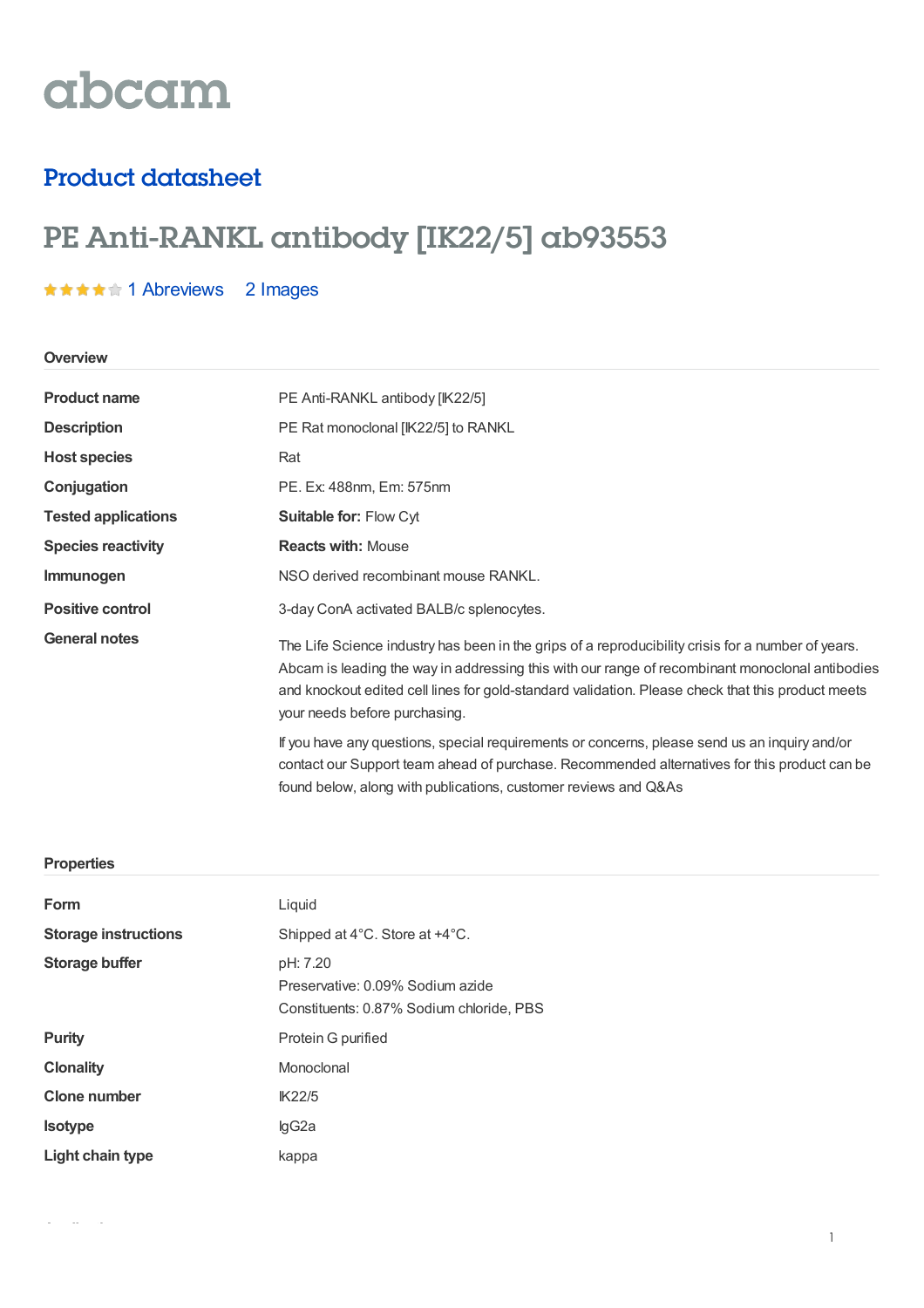**The Abpromise guarantee** Our [Abpromise](https://www.abcam.com/abpromise) guarantee covers the use of ab93553 in the following tested applications.

The application notes include recommended starting dilutions; optimal dilutions/concentrations should be determined by the end user.

| <b>Application</b>                         | <b>Abreviews</b>                                                                                                                                                                                                                                                                                                                                                                                                                                                                                                                                                                                                                                                                                                                | <b>Notes</b>                                                                               |  |
|--------------------------------------------|---------------------------------------------------------------------------------------------------------------------------------------------------------------------------------------------------------------------------------------------------------------------------------------------------------------------------------------------------------------------------------------------------------------------------------------------------------------------------------------------------------------------------------------------------------------------------------------------------------------------------------------------------------------------------------------------------------------------------------|--------------------------------------------------------------------------------------------|--|
| <b>Flow Cyt</b>                            |                                                                                                                                                                                                                                                                                                                                                                                                                                                                                                                                                                                                                                                                                                                                 |                                                                                            |  |
| <b>Application notes</b>                   | Flow Cyt: Use at a concentration of 0.125 - 0.25 µg/test.<br>A test is defined as the amount ( $\mu$ g) of antibody that will stain a cell sample in a final volume of<br>100 µL. Cell number should be determined empirically but can range from 10 <sup>5</sup> to 10 <sup>8</sup> cells/test.<br>Not yet tested in other applications.<br>Optimal dilutions/concentrations should be determined by the end user.                                                                                                                                                                                                                                                                                                             |                                                                                            |  |
|                                            |                                                                                                                                                                                                                                                                                                                                                                                                                                                                                                                                                                                                                                                                                                                                 |                                                                                            |  |
| <b>Target</b>                              |                                                                                                                                                                                                                                                                                                                                                                                                                                                                                                                                                                                                                                                                                                                                 |                                                                                            |  |
| <b>Function</b>                            | Cytokine that binds to TNFRSF11B/OPG and to TNFRSF11A/RANK. Osteoclast differentiation<br>and activation factor. Augments the ability of dendritic cells to stimulate naive T-cell proliferation.<br>May be an important regulator of interactions between T-cells and dendritic cells and may play a<br>role in the regulation of the T-cell-dependent immune response. May also play an important role in<br>enhanced bone-resorption in humoral hypercalcemia of malignancy.                                                                                                                                                                                                                                                 |                                                                                            |  |
| <b>Tissue specificity</b>                  | Highest in the peripheral lymph nodes, weak in spleen, peripheral blood Leukocytes, bone<br>marrow, heart, placenta, skeletal muscle, stomach and thyroid.                                                                                                                                                                                                                                                                                                                                                                                                                                                                                                                                                                      |                                                                                            |  |
| <b>Involvement in disease</b>              | Defects in TNFSF11 are the cause of osteopetrosis autosomal recessive type 2 (OPTB2)<br>[MIM:259710]; also known as osteoclast-poor osteopetrosis. Osteopetrosis is a rare genetic<br>disease characterized by abnormally dense bone, due to defective resorption of immature bone.<br>The disorder occurs in two forms: a severe autosomal recessive form occurring in utero, infancy,<br>or childhood, and a benign autosomal dominant form occurring in adolescence or adulthood.<br>Autosomal recessive osteopetrosis is usually associated with normal or elevated amount of non-<br>functional osteoclasts. OPTB2 is characterized by paucity of osteoclasts, suggesting a molecular<br>defect in osteoclast development. |                                                                                            |  |
| <b>Sequence similarities</b>               | Belongs to the tumor necrosis factor family.                                                                                                                                                                                                                                                                                                                                                                                                                                                                                                                                                                                                                                                                                    |                                                                                            |  |
| <b>Post-translational</b><br>modifications | similarity). The cleavage may be catalyzed by ADAM17.                                                                                                                                                                                                                                                                                                                                                                                                                                                                                                                                                                                                                                                                           | The soluble form of isoform 1 derives from the membrane form by proteolytic processing (By |  |
| <b>Cellular localization</b>               | Cytoplasm; Secreted and Cell membrane.                                                                                                                                                                                                                                                                                                                                                                                                                                                                                                                                                                                                                                                                                          |                                                                                            |  |

**Images**